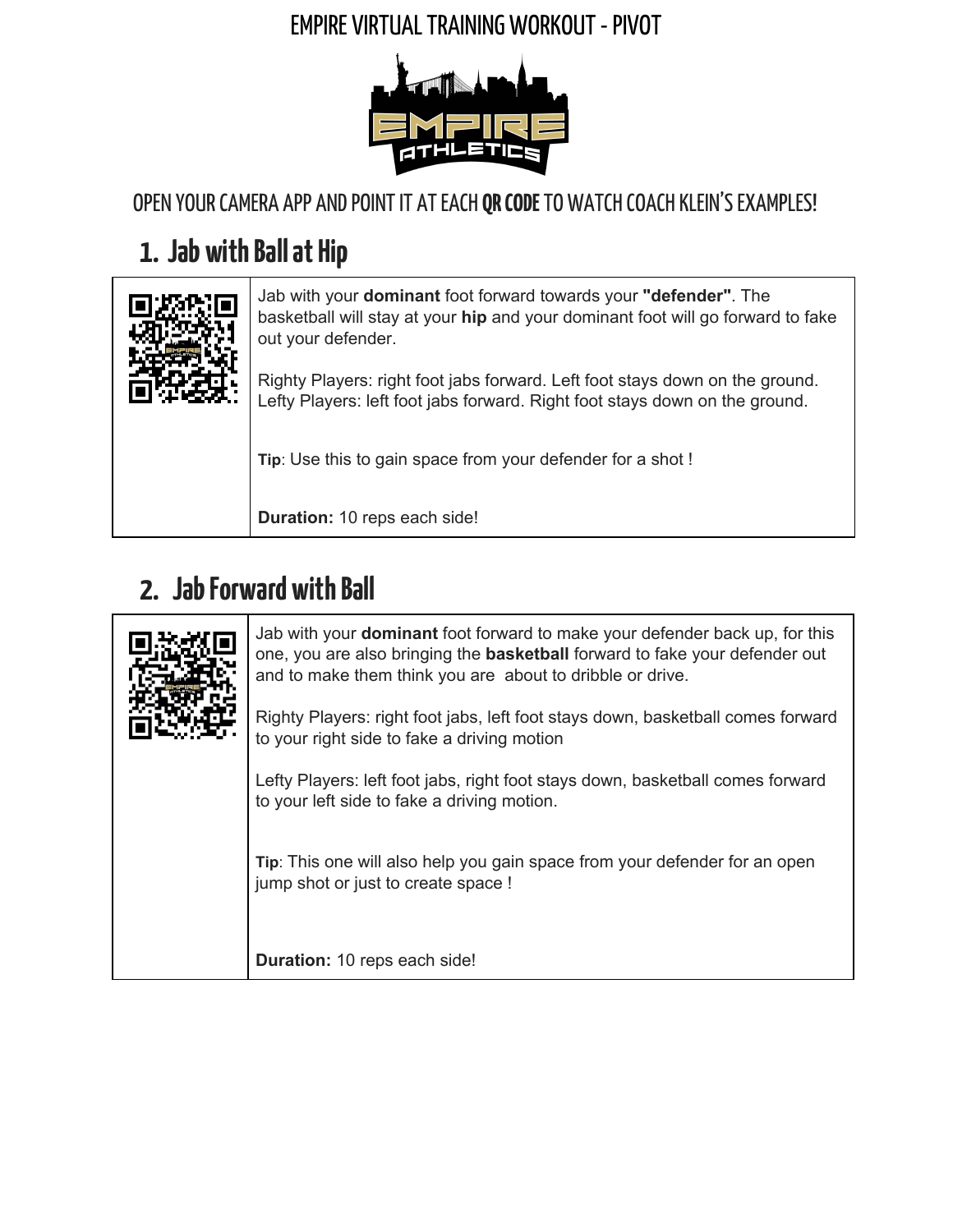#### EMPIRE VIRTUAL TRAINING WORKOUT - PIVOT

## **3.Over-the-TopJab**

| Jab forward with your <b>dominant</b> foot and bring the basketball over the<br>"defender's" arm. Use your imagination and pretend the defender has their<br>hand out guarding you. Bring the basketball over their hand and jab at the<br>same time. This will make the defender back up.<br>Righty Players: jab with right foot, rip over the top to the right side.<br>Lefty Players: jab with left foot, rip over the top to the left side. |
|-------------------------------------------------------------------------------------------------------------------------------------------------------------------------------------------------------------------------------------------------------------------------------------------------------------------------------------------------------------------------------------------------------------------------------------------------|
| Tip: Remember to jab and rip the basketball hard!<br>Duration: 10 reps each side!                                                                                                                                                                                                                                                                                                                                                               |

### **4. JabtoSide, OvertheTop**



Jab to the side with your **dominant foo**t, then jab **over the top** to the opposite side bringing your dominant foot over , naturally this should turn your shoulders into a driving/attack motion.

**Tip:** Remember to rip hard and over the top! The side jab is to set your defender up, then you rip opposite in an attacking motion!

**Duration:** 10 reps each side!

### **5. Rip,Jabopposite,overthetop**

| For this jab, you are bringing your <b>dominant</b> foot over to the opposite side of<br>your body. Turn your shoulders and protect the ball. This is used to<br>create/gain space from a "defender" who is guarding you tightly. |
|-----------------------------------------------------------------------------------------------------------------------------------------------------------------------------------------------------------------------------------|
| Tip: Remember to jab across and rip the basketball strong to protect the ball<br>and keep your eyes up!                                                                                                                           |
| Duration: 10 reps each side!                                                                                                                                                                                                      |

EYA